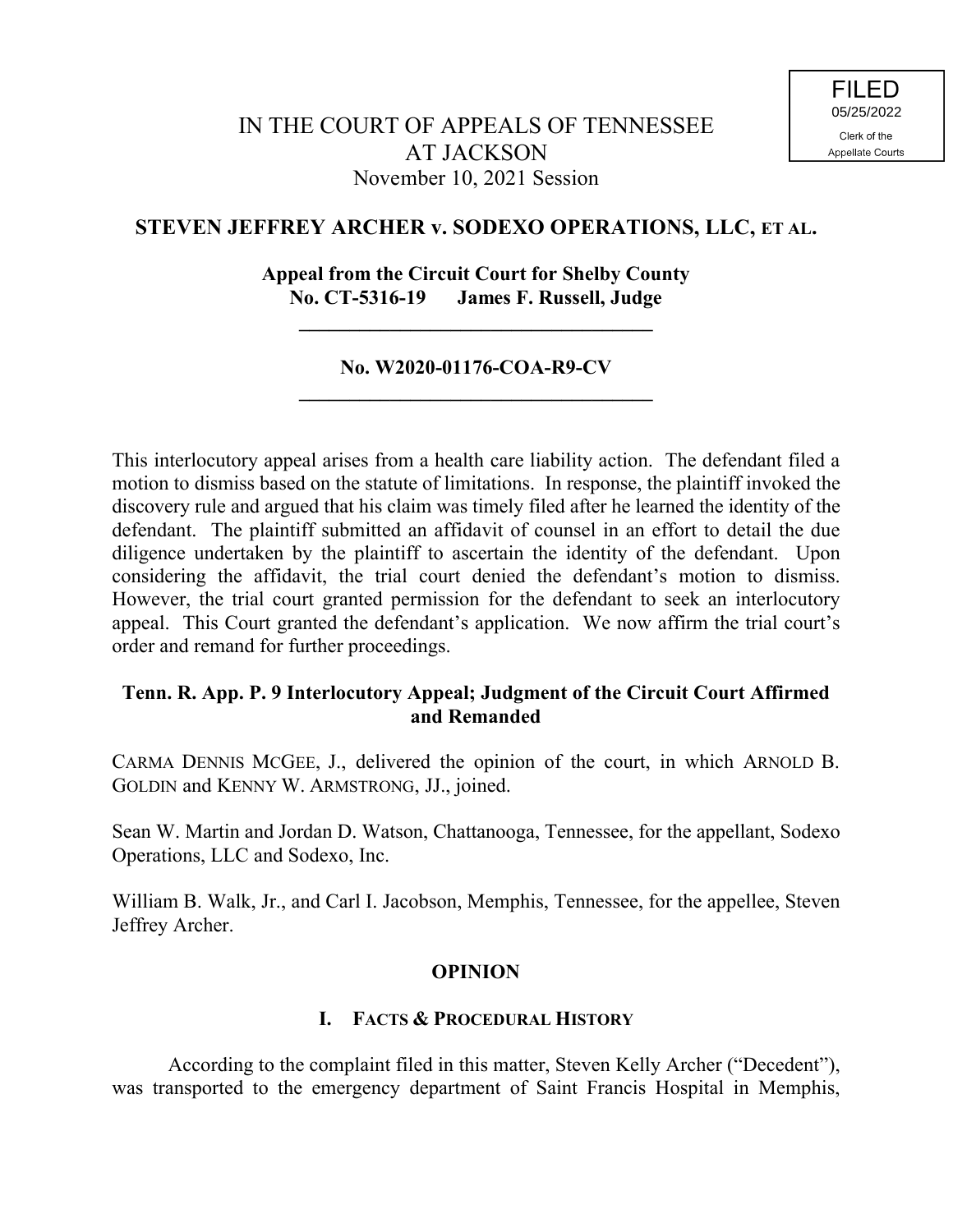Tennessee, on August 25, 2018. Decedent was dependent on a percutaneous endoscopic gastrostomy tube ("PEG tube") due to radiation therapy to his neck for laryngeal cancer, and his PEG tube was malfunctioning. He was admitted to St. Francis, and an "Order for NPO (nothing by mouth)" was entered that same day. Despite the order, however, Decedent was allegedly "given a full breakfast tray" the next morning on August 26. The complaint alleges that Decedent aspirated on the food and was found unresponsive by "medical staff." After multiple rounds of CPR, he was transferred to the intensive care unit, but Decedent suffered a cardiopulmonary arrest and severe anoxic brain injury. On September 6, Decedent was transferred to another facility for long term care, and he died on February 14, 2019.

On June 26, 2019, Decedent's son and next of kin, Steven Jeffrey Archer ("Plaintiff"), sent the statutorily required presuit notice of a health care liability action to St. Francis Hospital.<sup>1</sup> On June 27, counsel for St. Francis sent an email to Plaintiff's counsel, which stated, "I don't know much about this one but from what little I know this may be an issue with the dietary people. Dietary is contracted out to Sodexo (I think)." Plaintiff's counsel responded by inquiring as to whether "the hospital would have to be responsible for the feeding and/or overseeing the feeding even if it is contracted out." Counsel for St. Francis responded on July 5 by stating:

Under TCA 29-26-121 (5), the hospital "shall" provide written notice, based upon reasonable knowledge and information available of any other person, entity, or health care provider who may be properly named as a defendant. The dietary services are contracted out so in compliance of the statute I am simply notifying you that there is another entity who may be a defendant.<sup>2</sup>

<sup>2</sup> Tennessee Code Annotated section  $29-26-121(a)(5)$  provides,

<sup>&</sup>lt;sup>1</sup> Tennessee Code Annotated section  $29-26-121(a)(1)$  provides, "Any person, or that person's authorized agent, asserting a potential claim for health care liability shall give written notice of the potential claim to each health care provider that will be a named defendant at least sixty (60) days before the filing of a complaint based upon health care liability in any court of this state." Subsection (c) further provides, "When notice is given to a provider as provided in this section, the applicable statutes of limitations and repose shall be extended for a period of one hundred twenty (120) days from the date of expiration of the statute of limitations and statute of repose applicable to that provider." Tenn. Code Ann. § 29-26-121(c). However, such presuit notice "must be sent 'within the statutes of limitations . . . applicable to the provider[.]'" *Shaw v. Gross*, No. W2017-00441-COA-R3-CV, 2018 WL 801536, at \*3 (Tenn. Ct. App. Feb. 9, 2018) (quoting Tenn. Code Ann. § 29-26-121(a)(3)).

In the event a person, entity, or health care provider receives notice of a potential claim for health care liability pursuant to this subsection (a), the person, entity, or health care provider shall, within thirty (30) days of receiving the notice, based upon any reasonable knowledge and information available, provide written notice to the potential claimant of any other person, entity, or health care provider who may be a properly named defendant.

Thus, "recipients of pre-suit notice are to provide the claimant with what amounts to a complete and total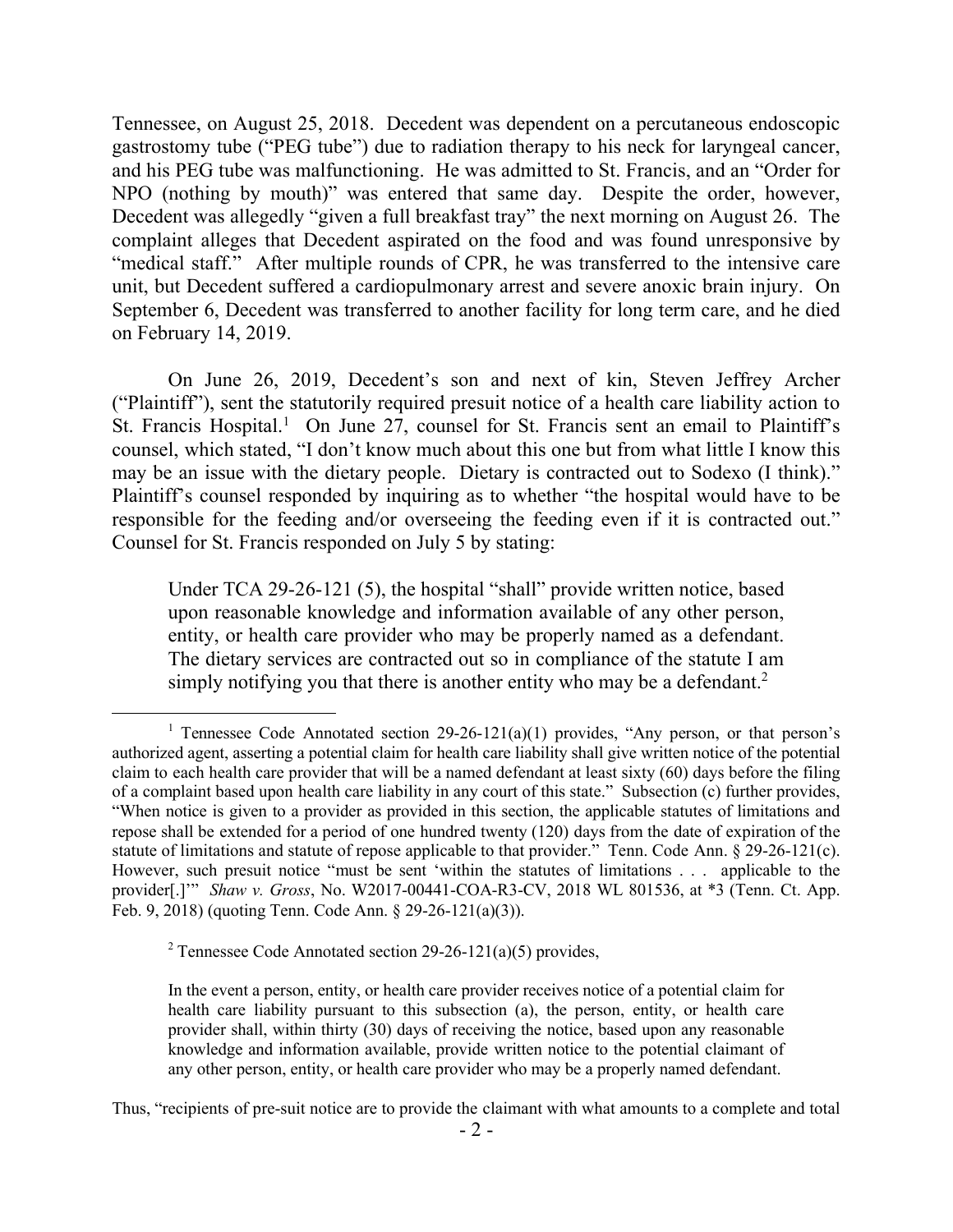On July 19, Plaintiff retained a different law firm to represent him.

On August 19, Plaintiff's new counsel sent presuit notice to Sodexo, Inc., addressed to its legal department in Gaithersburg, Maryland, and to its registered agent in Brentwood, Tennessee. One week later, August 26 marked one year since Decedent allegedly aspirated while eating from the breakfast tray. On September 19, counsel for Sodexo, Inc., sent a letter and email to Plaintiff's counsel advising Plaintiff pursuant to Tennessee Code Annotated section 29-26-121(a)(5) that Sodexo Operations, LLC, "may be a properly named defendant in a future lawsuit arising out of your client's claims." The address he listed for Sodexo Operations, LLC, was the same address in Gaithersburg, Maryland, to which counsel had sent presuit notice for Sodexo, Inc. The very next day, on September 20, Plaintiff's counsel sent presuit notice to Sodexo Operations, LLC, at its Gaithersburg, Maryland address and to its registered agent, also in Brentwood, Tennessee.

After waiting the statutorily required sixty days after presuit notice, Plaintiff filed a complaint for health care liability and wrongful death on December 5, 2019. The complaint named as defendants St. Francis Hospital; Sodexo, Inc.; and Sodexo Operations, LLC. It alleged that Decedent's death occurred as a result of acts and omissions by the defendants "beginning on or about August 26, 2018," the date on which Decedent was allegedly served the breakfast tray. However, the complaint asserted that Plaintiff's claims were filed in a timely manner within the applicable statute of limitations. It explained that Plaintiff sent presuit notice to St. Francis on June 26 and then received notice that "Sodexo" may be another properly named defendant. Plaintiff described sending presuit notice to Sodexo, Inc., on August 19 and then receiving a response on September 19 stating that Sodexo Operations, LLC, may be a proper defendant. Plaintiff noted that presuit notice was then sent to Sodexo Operations, LLC, on September 20. He attached to his complaint the relevant emails and other written correspondence between Plaintiff's counsel and the attorneys representing the various defendants, as well as the presuit notice documents sent to each defendant at each stage.

Sodexo Operations filed a motion to dismiss pursuant to Rule 12.02, asserting that the claim against it was barred by the statute of limitations because Sodexo Operations did not receive presuit notice within one year "of the alleged incident."<sup>3</sup> It argued that

identification of all those 'who may be a properly named defendant' based upon 'the reasonable knowledge and information available' to the party that received pre-suit notice." *Bidwell ex rel. Bidwell v. Strait*, 618 S.W.3d 309, 321 (Tenn. 2021). However, "section 29-26-121(a)(5) does not include a remedy for a defendant's failure to satisfy its notification requirement." *Id.*

<sup>3</sup> Sodexo Operations quoted *Myers v. AMISUB (SFH), Inc*., 382 S.W.3d 300, 307 (Tenn. 2012), in which the Tennessee Supreme Court explained,

The proper way for a defendant to challenge a complaint's compliance with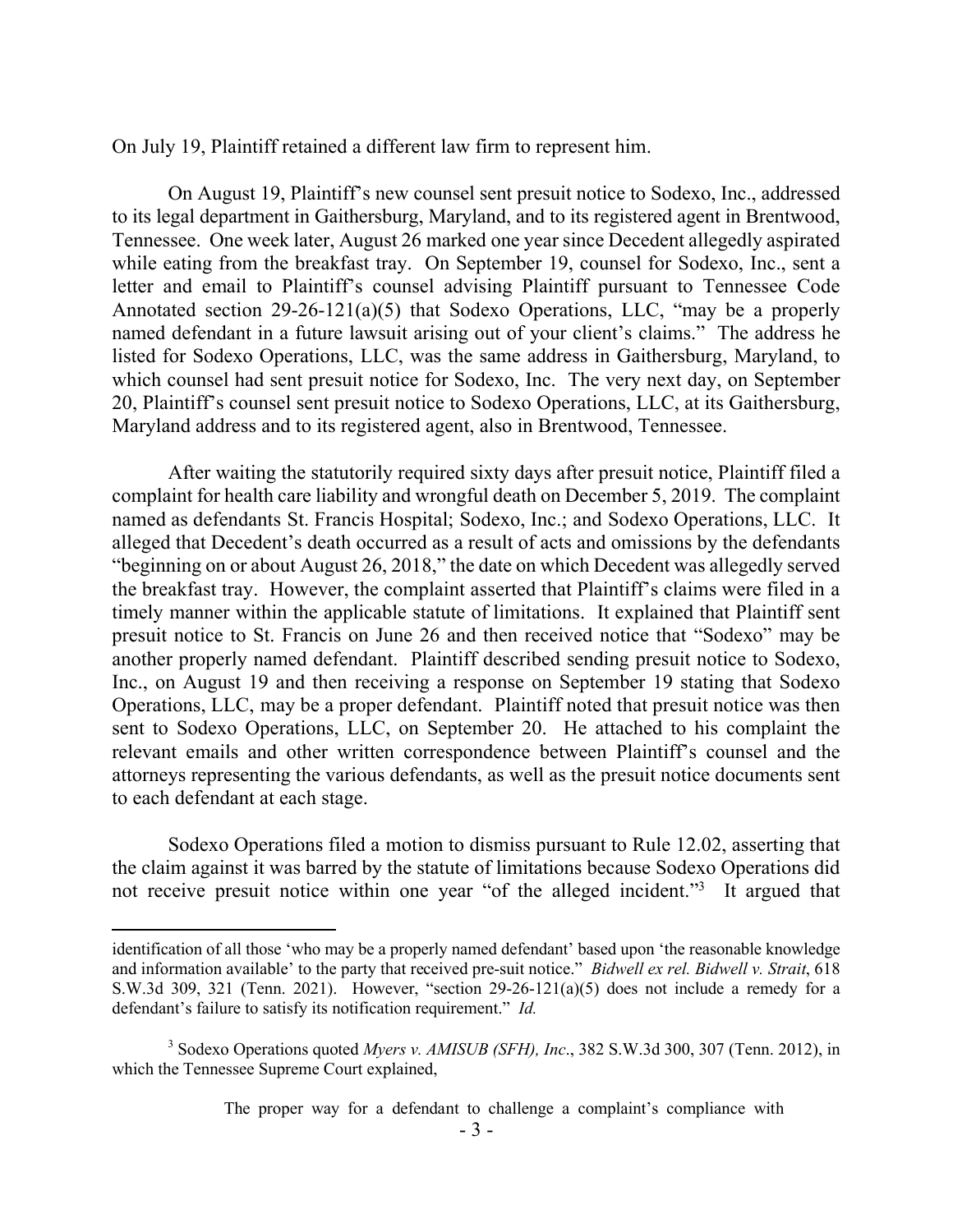"Decedent suffered immediate injuries" on August 26 when he aspirated on the food, and therefore, Plaintiff had one year from that date in which to file his claim. Sodexo Operations relied on the plain language of Tennessee Code Annotated section 29-26-116, which provides:

(a)(1) The statute of limitations in health care liability actions shall be one (1) year as set forth in § 28-3-104.

(2) In the event the alleged *injury* is not discovered within such one-year period, the period of limitation shall be one (1) year from the date of such discovery.

Tenn. Code Ann. § 29-26-116(a) (emphasis added). According to Sodexo Operations, because Decedent suffered an immediate and obvious *injury*, he had only one year to file suit. Because Sodexo Operations did not receive presuit notice within one year of "the alleged incident," it contended that Plaintiff's claim was time-barred.

Plaintiff filed a response to the motion to dismiss, asserting that its claim was timely under the discovery rule. Plaintiff argued that a cause of action accrues under the discovery rule when a patient discovers not only the injury but also the source of the injury. Thus, he asserted that his claim was timely filed once he learned the identity of Sodexo Operations. Specifically, Plaintiff claimed that he did not learn the identity of Sodexo Operations until September 19, 2019, when counsel for Sodexo, Inc., identified Sodexo Operations as a potential defendant. Plaintiff argued that there was nothing in the record to suggest that he should have known, prior to that date, that Decedent's injuries were a result of negligence by Sodexo Operations. According to Plaintiff, it was reasonable to believe that St. Francis had provided the food served in Decedent's hospital room. He argued that he had no reason to know that the food served to Decedent was in fact provided by a third-party contractor or vendor named Sodexo Operations and that no reasonable person would have known that fact before September 19. Alternatively, Plaintiff argued that even if the statute of limitations began to run on June 27 when counsel for St. Francis informed Plaintiff's counsel that "Sodexo" was a potential defendant, then presuit notice was still timely sent to Sodexo Operations on September 20. Either way, Plaintiff argued that the statute of limitations applicable to Sodexo Operations had not expired.<sup>4</sup>

Tennessee Code Annotated section 29-26-121 and Tennessee Code Annotated section 29- 26-122 is to file a Tennessee Rule of Procedure 12.02 motion to dismiss. In the motion, the defendant should state how the plaintiff has failed to comply with the statutory requirements by referencing specific omissions in the complaint and/or by submitting affidavits or other proof. Once the defendant makes a properly supported motion under this rule, the burden shifts to the plaintiff to show either that it complied with the statutes or that it had extraordinary cause for failing to do so. Based on the complaint and any other relevant evidence submitted by the parties, the trial court must determine whether the plaintiff has complied with the statutes.

 $\frac{4}{4}$  In the alternative, Plaintiff argued that concepts of fairness and efficiency dictated that Sodexo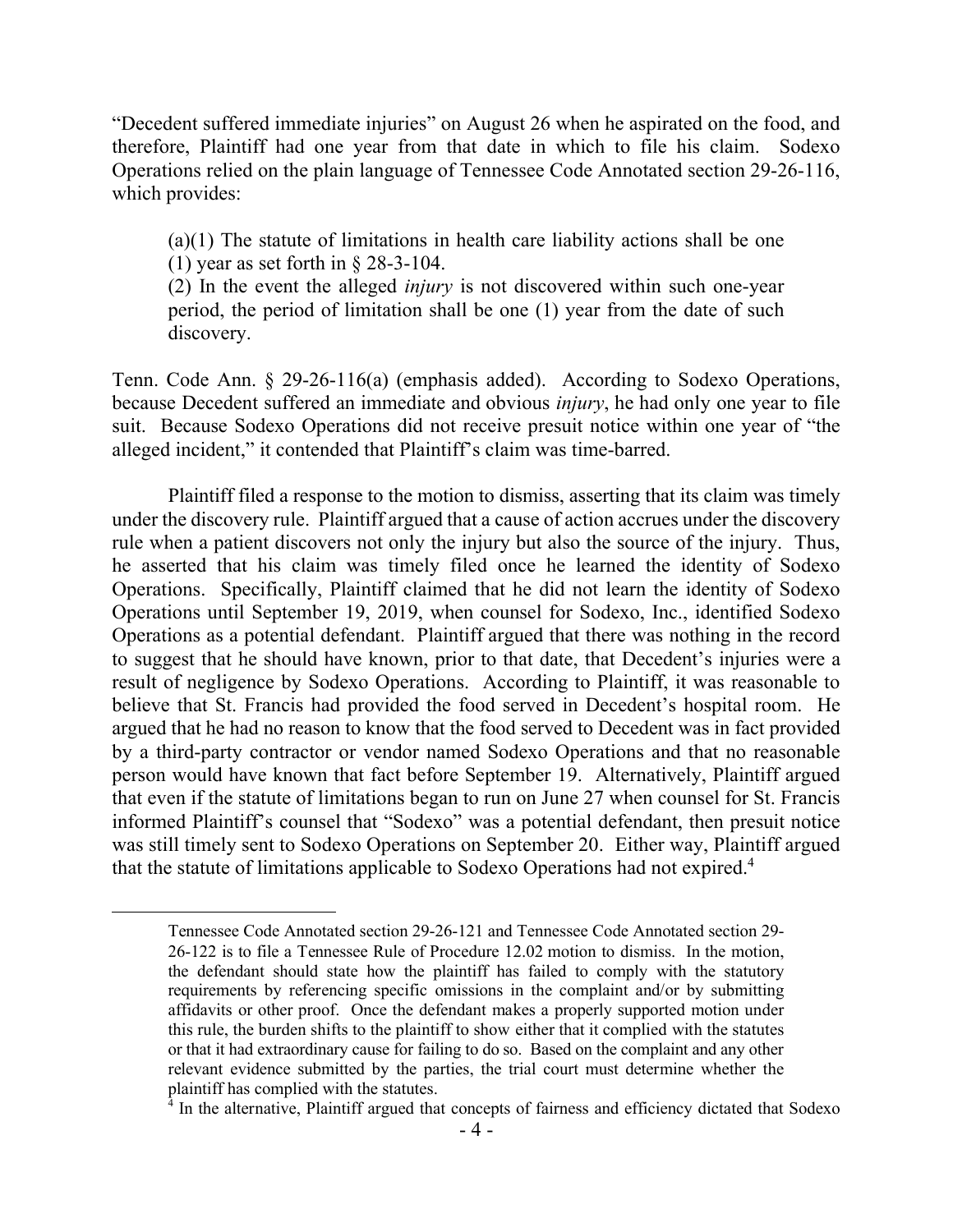Sodexo Operations filed a reply, maintaining that Plaintiff's interpretation of the discovery rule was inconsistent with the plain language of section 29-26-116. It insisted that if a plaintiff discovers "the alleged injury" within the initial one-year period, then the discovery rule in subsection (a)(2) is simply "inapplicable." Sodexo Operations also argued that Plaintiff was "at the very least, on inquiry notice of the cause of action" on August 26. It contended that the statute of limitations begins to run when a plaintiff has sufficient information to alert a reasonable person of the need to investigate, and because Plaintiff was aware of the injury and its cause, the statute was not tolled until Plaintiff ultimately identified Sodexo Operations. It argued, "Once the alleged improper meal was recognized as the cause of the injury, the cause of action accrued."

The trial court held a hearing on the motion to dismiss, at which counsel for Sodexo Operations conceded that the relevant timeline is largely undisputed. He reiterated his argument that once Decedent was injured by the allegedly improper meal, Plaintiff was on notice at that point that "a potential legal action" existed, and therefore, "this is simply not a discovery rule case." He suggested that the discovery rule in section 116 is only intended to apply in latent injury cases in which the "injury" is not discovered within the initial one year. Because Plaintiff knew both the injury and the cause on August 26, he argued that Plaintiff was immediately on inquiry notice as to "all defendants."

In response, Plaintiff's counsel noted that Sodexo Operations had not pointed to any fact to show that Plaintiff "should have seen this" or that its identity "was clearly noted here," such as a sign in the room or in a notation in the paperwork. To the contrary, according to Plaintiff's counsel, it was essentially "undisputed" that there was no reasonable basis for Plaintiff to have any idea that Sodexo Operations existed. He argued that Plaintiff had no reason to know of an additional defendant until, "at the very earliest," the date in June when Plaintiff received notice from counsel for St. Francis about "Sodexo." He also noted that even when counsel for St. Francis mentioned the word "Sodexo," that was all the information Plaintiff had at that point. Thus, counsel said those at his firm had performed internet research on various websites in an attempt to identify the correct entity. He listed specific websites and described the information, or lack thereof, that each disclosed. Counsel also pointed out that even the attorney representing St. Francis was unsure as to the exact identity of the vendor, as she merely stated, "Dietary is contracted out to Sodexo (I think)." He argued that if the attorney representing the hospital did not even know the identity of Sodexo Operations, then Plaintiff should not be expected to have known it either. Accordingly, he argued that the statute of limitations began to run no earlier than June 2019, and the presuit notice in September was timely.

Operations should remain a party because if Sodexo Operations had been identified by an allegation of comparative fault in a defendant's answer, then, according to Plaintiff, he could have amended his complaint to add Sodexo Operations pursuant to Tennessee Code Annotated section 20-1-119. There is nothing to indicate that the trial court reached this alternative argument, and given our resolution of the other issues presented on appeal, we do not reach this alternative argument either.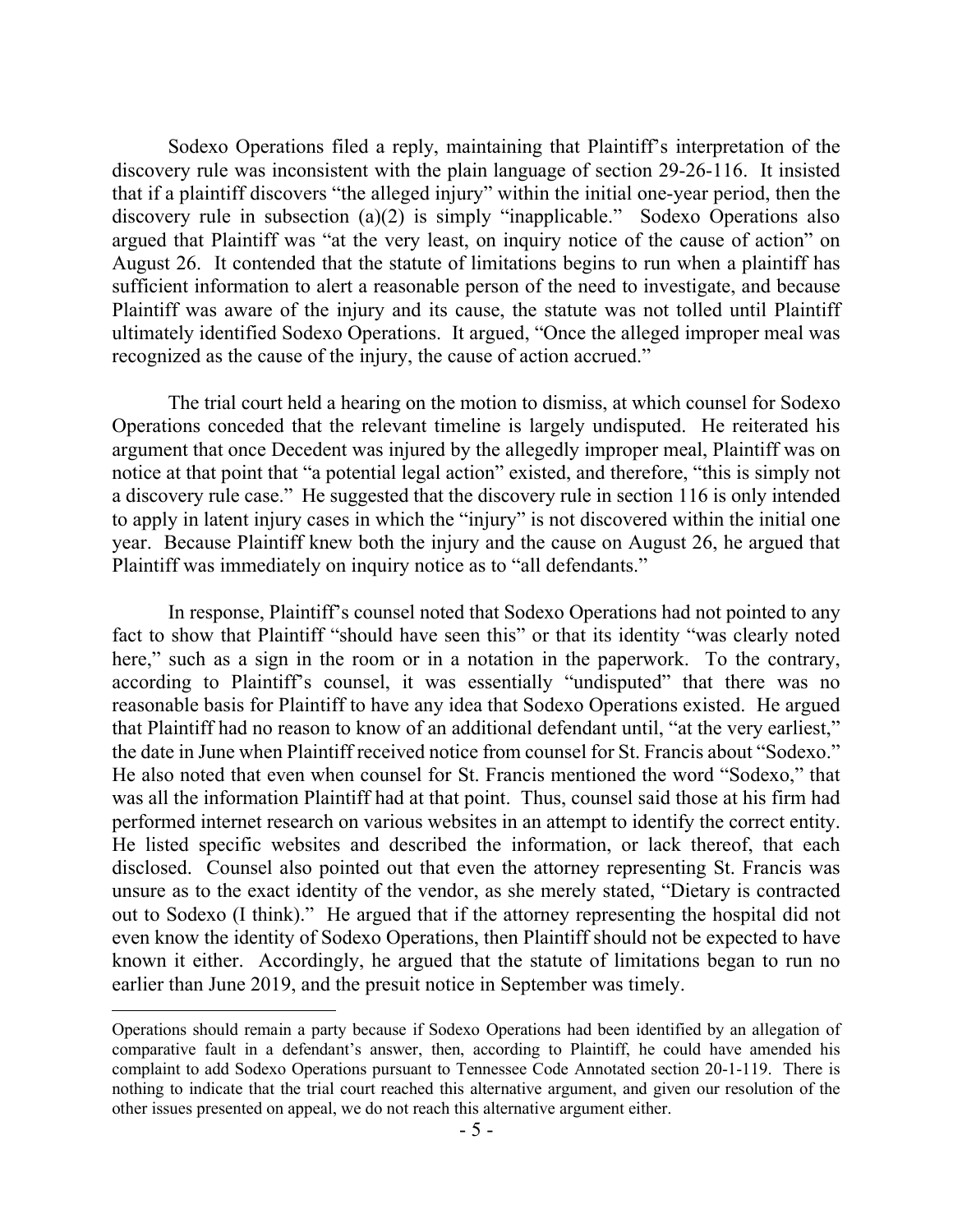Counsel for St. Francis participated in the hearing as well but took no position regarding the timeliness of the presuit notice to Sodexo Operations. She did acknowledge, though, that at the time when she notified Plaintiff's counsel about "Sodexo," she had not obtained a copy of the agreement with the hospital to identify the full corporate name of the entity with whom the hospital had contracted. In fact, she admitted that she still did not have a copy of that agreement but that she had obtained an amendment to it after the lawsuit was filed. She suggested that she fulfilled her statutory duty of providing notice of another potential defendant based on the information available to her and that she had no duty to provide "the correct legal name." She also claimed she had no reason to know, at that point, about any distinction between Sodexo, Inc., and Sodexo Operations, LLC.

At the conclusion of the hearing, the trial judge noted that he did not see anything in the record detailing all of the "so-called due diligence" that Plaintiff's counsel had described. Plaintiff's counsel said he would supplement the record with an affidavit to that effect. The trial judge stated that the affidavit "ought to be submitted" but announced that he was denying the motion to dismiss "given the uncertainty" that had existed.

Later that day, Plaintiff submitted an affidavit from an associate attorney at the law firm representing him. She stated that counsel for St. Francis Hospital informed Plaintiff's previous counsel that "Sodexo" may be a properly named defendant on June 27, and that Plaintiff retained his current counsel on July 19. She stated that on July 29, she had reviewed over one hundred internet pages within the Sodexo website in an attempt to determine the proper "Sodexo" defendant. She said she also reviewed the St. Francis Hospital website and job postings for positions within St. Francis Hospital in an effort to identify the proper defendant. She also said she researched the website for the Tennessee Secretary of State in order to ascertain the appropriate legal entity. Based on her research, it appeared to her that Sodexo, Inc., was the entity that provided food services to St. Francis Hospital, and she said that Sodexo Operations, LLC, did not appear in any of the page views or inquiries during her extensive research. She stated that Plaintiff did not become aware of the existence of the entity known as Sodexo Operations, LLC, until receipt of the letter from Sodexo, Inc., dated September 19.

Days later, the trial court entered an order denying the motion to dismiss filed by Sodexo Operations. The trial court noted that Plaintiff's counsel had submitted an affidavit setting forth the due diligence undertaken by Plaintiff to ascertain the identity of the entity that contracted with St. Francis to provide food service for the hospital. The trial court stated that it had reviewed and relied upon that affidavit in concluding that the motion to dismiss was not well taken and should be denied. The trial court subsequently granted Sodexo Operations permission to seek an interlocutory appeal to this Court. We granted the application and framed the issue on appeal as whether the trial court erred in denying the motion to dismiss filed by Sodexo Operations.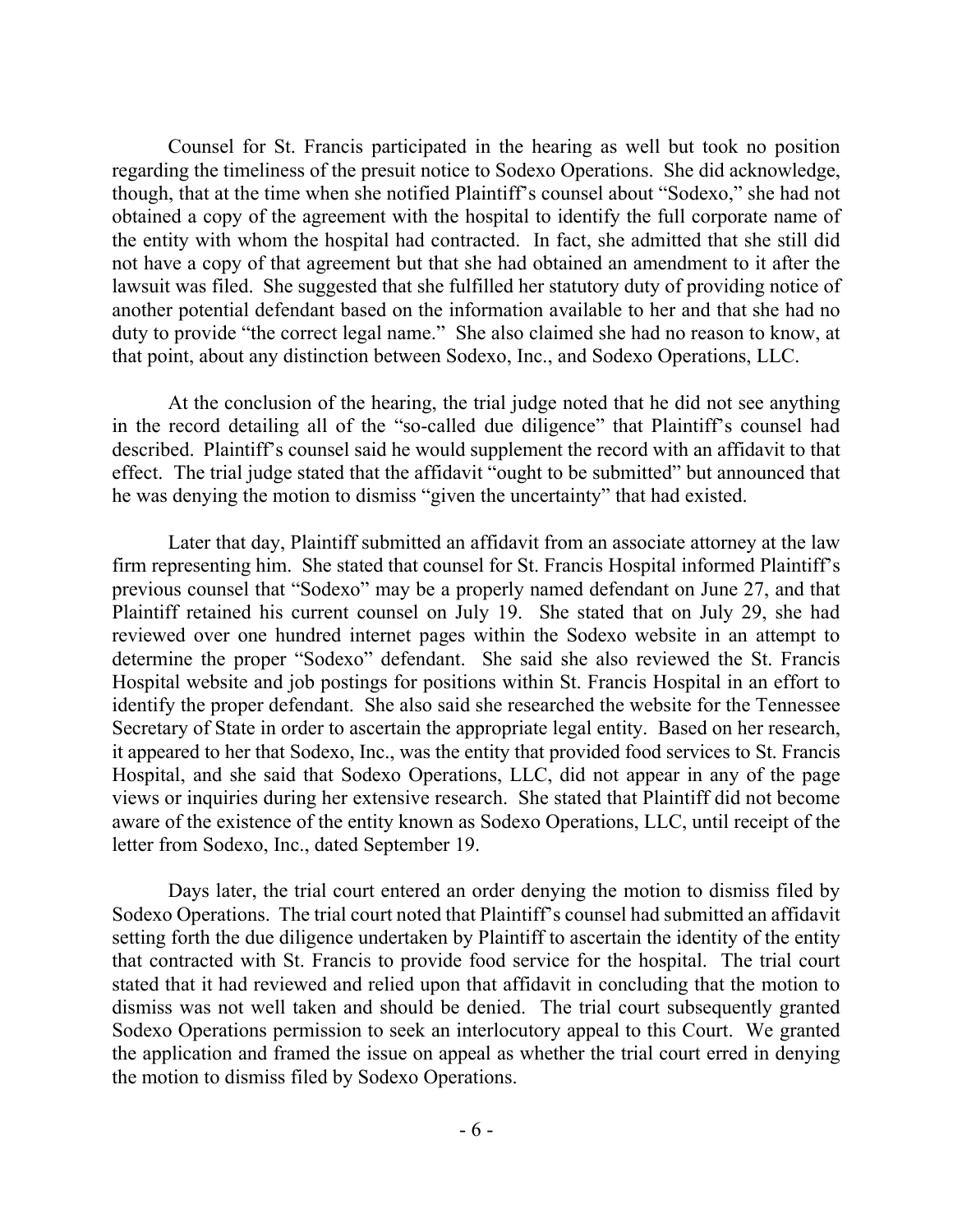#### **II. STANDARD OF REVIEW**

Although Sodexo Operations filed a motion to dismiss based on the statute of limitations, Plaintiff later submitted an affidavit that the court considered in resolving the motion. However, neither party suggests that this court should review the decision as one for summary judgment. This Court encountered the same situation in *Woodruff by & through Cockrell v. Walker*, 542 S.W.3d 486, 494 (Tenn. Ct. App. 2017), when reviewing a trial court's ruling regarding the discovery rule. We said,

[I]t appears that the trial court may have considered materials other than the complaint in reaching its resolution. Regardless of whether we employ the standard of review applicable to motions to dismiss or motions for summary judgment, however, the facts that are material to the issues raised in this appeal are not in dispute, and we are only tasked with resolving issues of law. We therefore review the trial court's decision de novo with no presumption of correctness. *Myers*, 382 S.W.3d at 307; *see also Shockley v. Mental Health Coop., Inc*., 429 S.W.3d 582, 589 (Tenn. Ct. App. 2013) ("Regardless of whether we review the case under the standard for Rule 12.02 motions or that for Rule 56 motions, the issue presents a question of law[.]").

We made the same observation in *Smith v. Hauck*, 469 S.W.3d 564, 569 n.1 (Tenn. Ct. App. 2015):

Regardless of whether the trial court's order in this case should properly be reviewed as one granting a motion to dismiss or as an award of summary judgment, the trial court determined that St. Jude Medical was entitled to a judgment as a matter of law based on the court's understanding of the discovery rule. The facts relevant to our disposition on appeal are not disputed, and our standard of review in this case is the same regardless of which motion was appropriate. *See Rajvongs v. Wright*, No. M2011-01889- COA-R9-CV, 2012 WL 2308563, at \*3 n.3 (Tenn. Ct. App. June 18, 2012), *aff'd*, 432 S.W.3d 808 (Tenn. 2013).

We reach the same conclusion here.

#### **III. DISCUSSION**

## *A. Applicability of the Discovery Rule*

On appeal, Sodexo Operations maintains that Plaintiff's claim is time-barred because Plaintiff was fully aware of Decedent's "injury" on the date it occurred, so "the discovery provision of [Tennessee Code Annotated] § 29-26-116(a) is inapplicable." It relies on "the plain language" of the statute to support its position. The statute provides: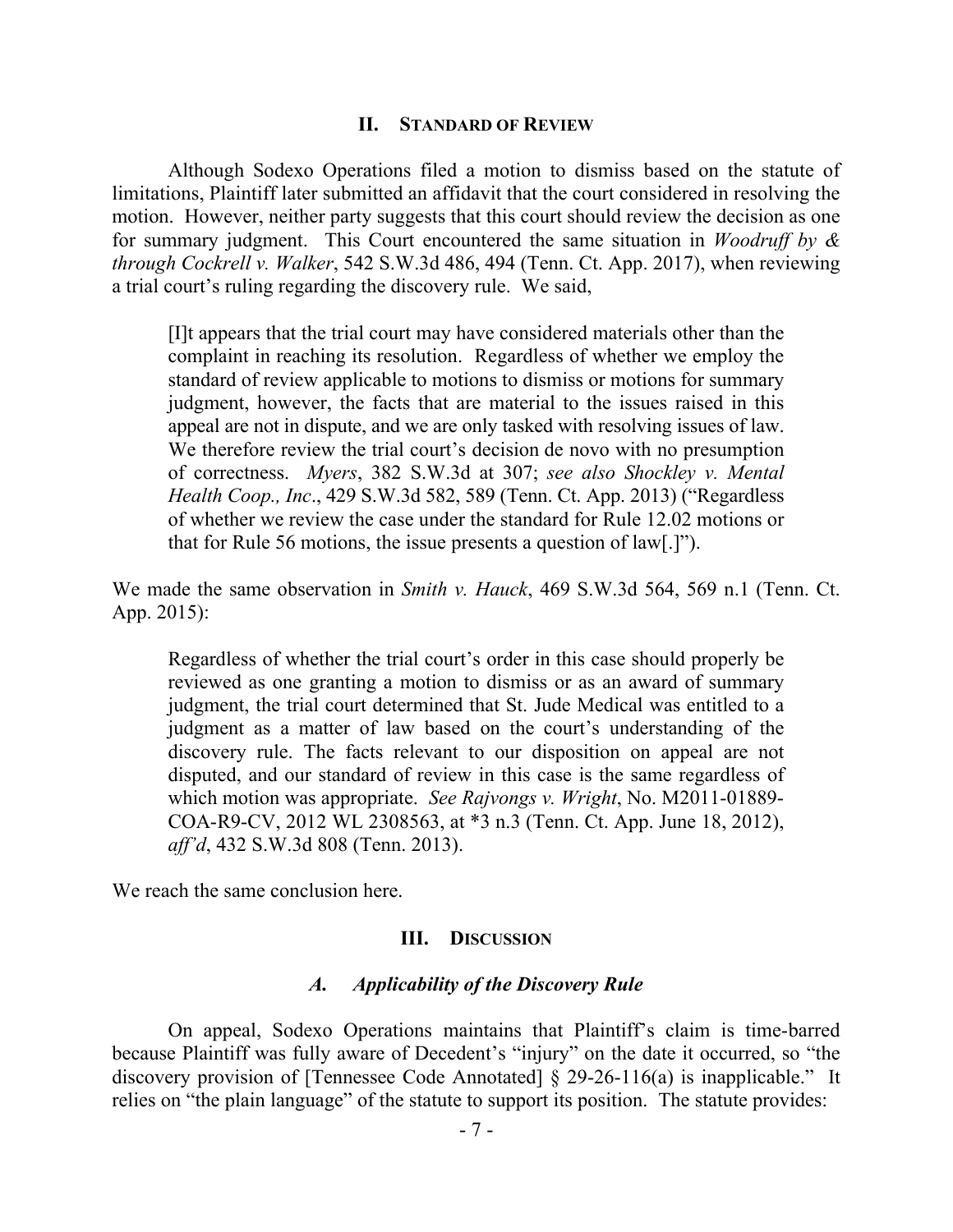(a)(1) The statute of limitations in health care liability actions shall be one (1) year as set forth in § 28-3-104.

(2) In the event the alleged *injury* is not discovered within such one-year period, the period of limitation shall be one (1) year from the date of such discovery.

Tenn. Code Ann. § 29-26-116(a) (emphasis added). Citing a dictionary definition of the term "injury," Sodexo Operations argues that Plaintiff was fully aware of Decedent's "injury" on the day it occurred, so the statute's discovery rule simply "does not apply to the present matter." According to Sodexo Operations, "the discovery rule provided by Tenn. Code Ann. § 29-26-116(a) only applies in the event the alleged injury is NOT discovered during the initial one-year period," and "because the Plaintiff clearly discovered the injury during the one-year period following August 26, 2018, the discovery rule set forth in  $116(a)(2)$  was never implicated[.]"

Tennessee caselaw interpreting the statute does not support this position. In fact, the Tennessee Supreme Court rejected this very argument in *Hoffman v. Hospital Affiliates, Inc.*, 652 S.W.2d 341 (Tenn. 1983). In that case, the plaintiff suffered a fall in November 1979 and was told by doctors that she had no broken bones. *Id.* at 342. Three months later, in March 1980, she visited her daughter in Seattle and obtained a further x-ray, which revealed broken bones in her foot. *Id.* She filed suit within one year, in March 1981. *Id.*  The Court of Appeals had held that Tennessee Code Annotated section 29-26-116(a)(2) "was not applicable in this case" because "the injury was discovered within one year of the negligent act." *Id.* at 342-44.

In order to resolve the issue on appeal, the Supreme Court deemed it appropriate to "put this issue in proper perspective" by examining "the precedent established by several key medical malpractice holdings" as well as the Medical Malpractice Claims Act. *Id.* at 342. The Court explained that it had adopted the discovery rule in 1974 in *Teeters v. Currey*, 518 S.W.2d 512, 517 (Tenn. 1974), holding that "'the cause of action accrues and the statute of limitations commences to run when the patient discovers, or in the exercise of reasonable care and diligence for his own health and welfare, should have discovered the resulting injury.'" After the Supreme Court's adoption of the discovery rule, the legislature had "embodied the doctrine" in the Medical Malpractice Claims Act of 1975. *Hoffman*, 652 S.W.2d at 343.Examining section 29-26-116, the Court noted that "Section 1 provides a plaintiff one year after the cause of action accrued to bring suit," while "Section 2 states that in the event that an alleged injury is not discovered within the one year period, the statute of limitations shall be one year from the date of discovery." *Id.*  The Supreme Court acknowledged that "[t]he problem in the case *sub judice* is that the factual pattern does not fit squarely with either section 1 or section 2 of the statute of limitations' provisions." *Id.* The Court recognized that the legislation did not appear to "specifically address what the appropriate period of limitations would be if the alleged negligent act is discovered within the one year period but after the date of injury." *Id.* at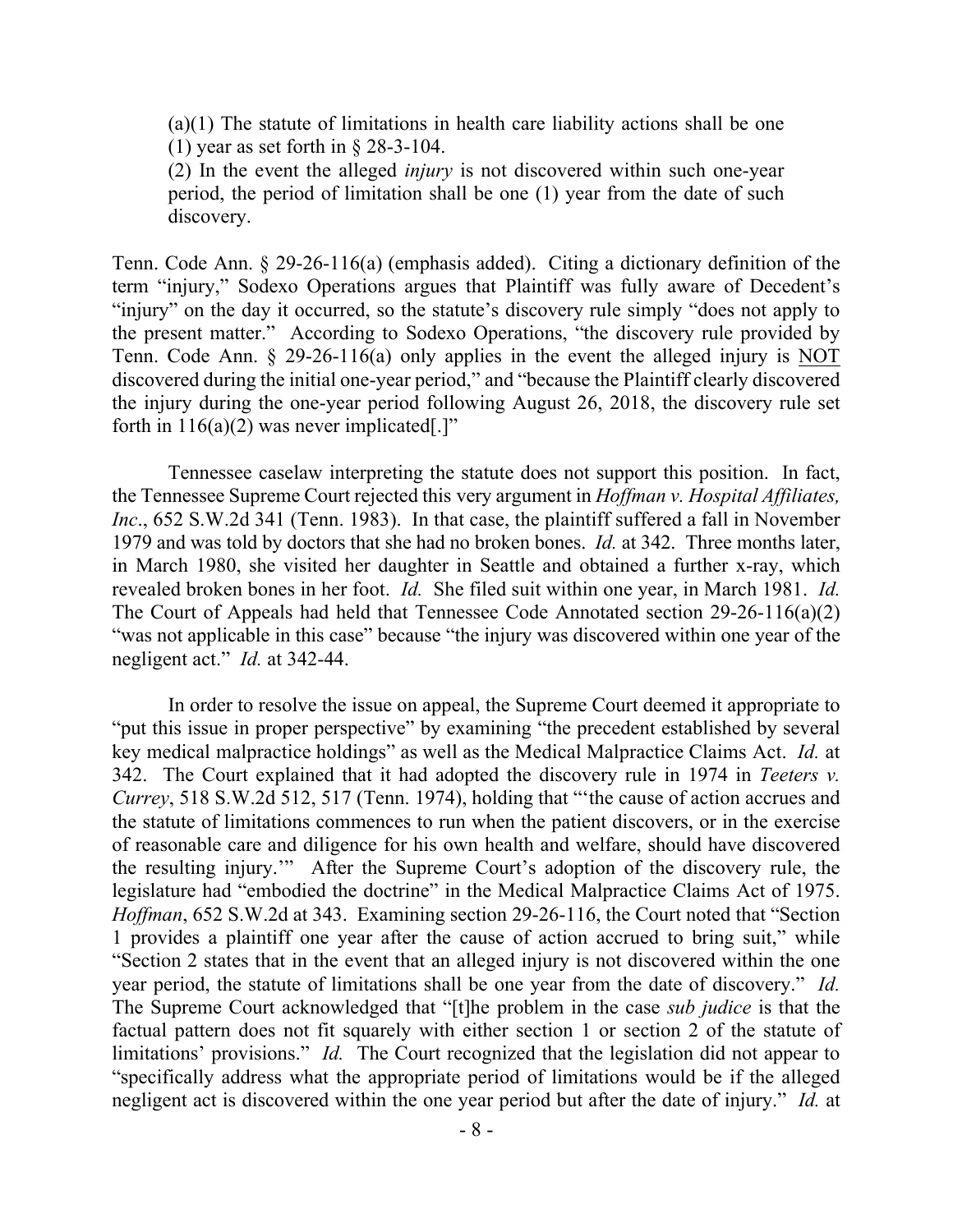344. As a result, the Court found it appropriate to "look to the common law, to fill in the crack left by the legislature's silence." *Id.* The Court applied "the common law of *Teeters*," in which the Court had construed the phrase "cause of action accrued" to mean the date of discovery of the injury. *Id.* This interpretation fit "squarely with both the wording of the statute and prior case law." *Id.* Thus, the discovery rule would apply "where the plaintiff does not discover and reasonably could not be expected to discover that he has a right of action." *Id.* The Court concluded that the Court of Appeals had erred in reading subsection (a) to mean that "the statute of limitations in malpractice actions shall be one (1) year *from the negligent act*; [and] in the event the alleged injury is not discovered within the said one (1) year *from the negligent act*, the period of limitations shall be one (1) year from the date of such discovery." *Id.* That interpretation presumed "a pre-*Teeters* definition." *Id.* Instead, the Supreme Court explained, "The legislature is deemed to be aware of the construction placed upon a particular statute by this Court and presumed to agree with and adopt a meaning which has previously been employed by the judiciary." *Id.* The Supreme Court also noted that its interpretation "eliminates the possibility of the inequitable result that a plaintiff who discovers an alleged malpractice on the 364th day following his injury would be allowed one day to file his suit, whereas, a plaintiff who discovers his injury on the 366th day would be allowed one year to file." *Id.* Applying its interpretation of the statute, the Court held that the plaintiff in that case "discovered her injury" in March 1980 and had one year from then to file suit. *Id.*

Since *Hoffman*, the Court has reiterated that the discovery rule first adopted in *Teeters* "was codified in 1975 as part of Tenn. Code Ann. § 29-26-116(a)(2)." *Shadrick v. Coker*, 963 S.W.2d 726, 733 (Tenn. 1998). "[The] Court has interpreted Tenn. Code Ann.  $\S 29-26-116(a)(2)$  to mean that the statute of limitations commences to run when the patient 'discovered, or reasonably should have discovered, (1) the occasion, the manner, and the means by which a breach of duty occurred that produced [the patient's] injuries; and (2) the identity of the defendant who breached the duty.'" *Id.* (quoting *Stanbury v. Bacardi*, 953 S.W.2d 671, 677 (Tenn. 1997)). Moreover, this Court has recognized that "the [Supreme] Court in *Hoffman* said that when an injury was discovered within a year after the negligent act, the statute of limitations began to run on the date of discovery." *Luna v. Lamb*, No. 86-309-II, 1987 WL 7323, at \*1 (Tenn. Ct. App. Mar. 4, 1987). In *Hathaway v. Middle Tennessee Anesthesiology, P.C*., 724 S.W.2d 355, 359-60 (Tenn. Ct. App. 1986), this Court reviewed numerous cases discussing the discovery rule and stated:

It is arguable that the "discovery rule" in T.C.A.  $\S$  29-[26]-116(a)(2) refers only to the discovery of the harmful effect of the tort. However, the reasonable interpretation of the statute consistent with authorities discussed above is that "discovery" means the discovery of the existence of a right of action, that is, facts which would support an action for tort against the tortfeasor. Such facts include *not only the existence of an injury, but the tortious origin of the injury.*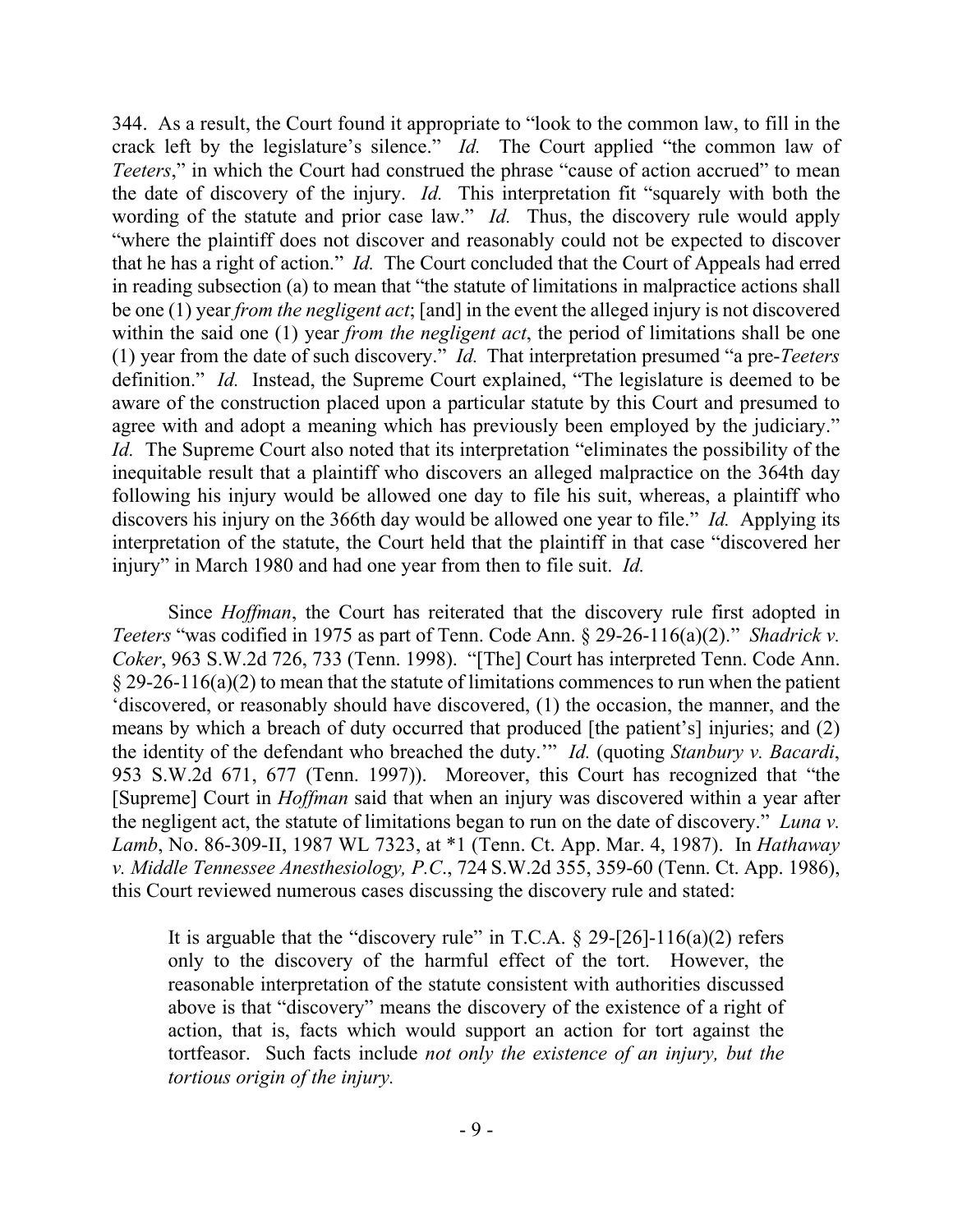(emphasis added)*.*

It appears that this Court may have used language that appeared contradictory to the holding in *Hoffman* in *Jones v. Behrman*, No. W2016-00643-COA-R3-CV, 2017 WL 2791172, at \*4 (Tenn. Ct. App. June 27, 2017), stating that "Plaintiffs could not rely upon the discovery rule" because they "discovered their cause of action within the one-year period of limitation." Relying on *Jones*, the defendant in *Shaw v. Gross*, No. W2017- 00441-COA-R3-CV, 2018 WL 801536, at \*4 n.4 (Tenn. Ct. App. Feb. 9, 2018), similarly argued that "the discovery rule should not apply" in his case. We found that argument "unavailing" because, in *Hoffman*, "the Tennessee Supreme Court specifically determined that the discovery rule allowing a plaintiff one year from the date of discovery of his or her cause of action is applicable in health care liability actions, *even where the plaintiff discovers the injury within one year of the date the negligence occurred*." *Id.* (emphasis added).

Applying the rule from *Hoffman*, we reject the position of Sodexo Operations that "the discovery provision of [Tennessee Code Annotated] § 29-26-116(a) is inapplicable" because Plaintiff knew of Decedent's injury within one year. The discovery rule applies "even where the plaintiff discovers the injury within one year of the date the negligence occurred." *Shaw*, 2018 WL 801536, at \*4 n.4; *see also Luna*, 1987 WL 7323, at \*1 ("[T]he Court in *Hoffman* said that when an injury was discovered within a year after the negligent act, the statute of limitations began to run on the date of discovery.").

## *B. Application of the Discovery Rule*

Sodexo Operations raises an alternative argument on appeal, asserting that even if the discovery rule does apply in this case, "Plaintiff was aware that the alleged injury was the result of the wrongful act *of another* on August 26, 2018." (emphasis added). It argues that Plaintiff knew on August 26 that the alleged injury was the result of wrongful conduct, so the statute of limitations began to run on that date. Thus, Sodexo Operations contends that dismissal is required because "pre-suit notice was not provided to Sodexo Operations within one year of the injury." Again, however, this argument focuses too heavily on knowledge of the injury alone.

Over the years, the Tennessee Supreme Court has, in its own words, "refined the discovery rule to make clear that it include<sup>[s]</sup> not only the discovery of the injury but also the discovery of the source of the injury." *Redwing v. Cath. Bishop for Diocese of Memphis*, 363 S.W.3d 436, 458 (Tenn. 2012). Thus, "the statute of limitations in a medical malpractice case is tolled until the plaintiff 'discovered, or reasonably should have discovered, (1) the occasion, the manner, and the means by which a breach of duty occurred that produced his injuries; and (2) the identity of the defendant who breached the duty." *Roe v. Jefferson*, 875 S.W.2d 653, 656 (Tenn. 1994) (quoting *Foster v. Harris*, 633 S.W.2d 304 (Tenn. 1982)). Stated differently, "a medical malpractice cause of action accrues when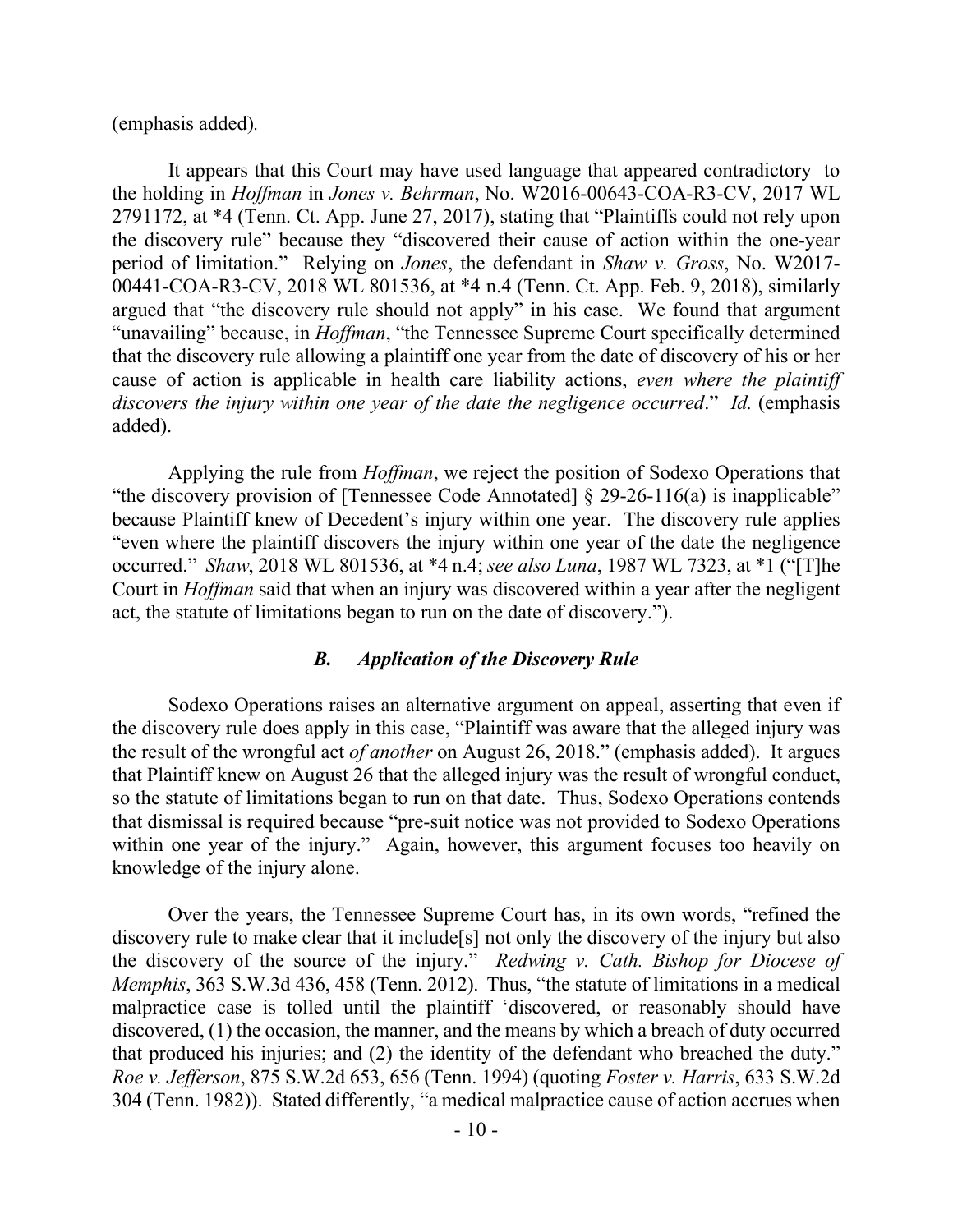one discovers, or in the exercise of reasonable diligence should have discovered, *both* (1) that he or she has been injured by wrongful or tortious conduct *and* (2) *the identity of the person or persons whose wrongful conduct caused the injury*." *Sherrill v. Souder*, 325 S.W.3d 584, 595 (Tenn. 2010) (emphasis added). "Mere awareness of an injury does not necessarily include knowledge that the injury was caused by a breach of the standard of care by a particular defendant." *Id.* at 597. "The question," then, "is not when the injury occurred, but when the relevant person became sufficiently aware of the injury and the wrongful conduct of the defendant to trigger the running of the statute of limitations." *Young ex rel. Young v. Kennedy*, 429 S.W.3d 536, 558 (Tenn. Ct. App. 2013); *see, e.g.*, *Luna v. St. Thomas Hosp.*, 272 S.W.3d 577, 581 (Tenn. Ct. App. 2007) ("Mrs. Luna's access to names of all the healthcare providers was not tantamount to knowledge of the tortfeasor's identity.").

"If enough information exists for discovery of the wrongful act through reasonable care and diligence, then the cause of action accrues and the tolling of the limitations period ceases." *Sherrill*, 325 S.W.3d at 595. The standard is an objective one, though, and the plaintiff's subjective reaction is not controlling because that would grant plaintiffs the ability to unilaterally determine when the statute of limitations begins to run. *Daffron v. Mem'l Health Care Sys., Inc*., 605 S.W.3d 11, 23 (Tenn. Ct. App. 2019). Accordingly, "the plaintiff is charged with knowledge of those facts that, in the exercise of reasonable care and diligence, she should have discovered." *Woodruff*, 542 S.W.3d at 495.

Whether a plaintiff exercised reasonable care and diligence in discovering an injury or wrongful conduct is generally a question of fact, but "[w]hen the undisputed facts demonstrate that the plaintiff knew, or in the exercise of reasonable care and diligence should have known, that he or she was injured as a result of the defendant's wrongful conduct, a judgment on the pleadings or dismissal of the claim is appropriate." *Id.* (citing *Robinson v. Baptist Mem'l Hosp*., 464 S.W.3d 599, 609 (Tenn. Ct. App. 2014)); *see also Sherrill*, 325 S.W.3d at 596-97 (noting that whether a plaintiff exercised reasonable care and diligence in discovering the injury or wrong is usually a question of fact but that summary judgment was appropriate "if the facts in the record and all reasonable inferences demonstrate" that the cause of action accrued on or before a certain date).

For instance, in *Lott v. Mallett*, No. W2020-01233-COA-R3-CV, 2022 WL 894755, at \*11 (Tenn. Ct. App. Mar. 25, 2022), a plaintiff claimed she did not know that a certain medical group was her doctor's employer until she was provided medical records in the course of a lawsuit. However, this Court found that she was "at least on notice of the need to investigate" the doctor's employment status when she signed admission forms stating that her doctor was not an employee of the hospital. *Id.* at \*12. Furthermore, additional facts "should have pointed [the plaintiff] in [the medical group's] direction with regard to her investigation" and "given [her] a good indication of [his] association with [the medical group]" because she was introduced to him by another doctor she had seen with that medical group and then saw him at the medical group thereafter. *Id.* We explained that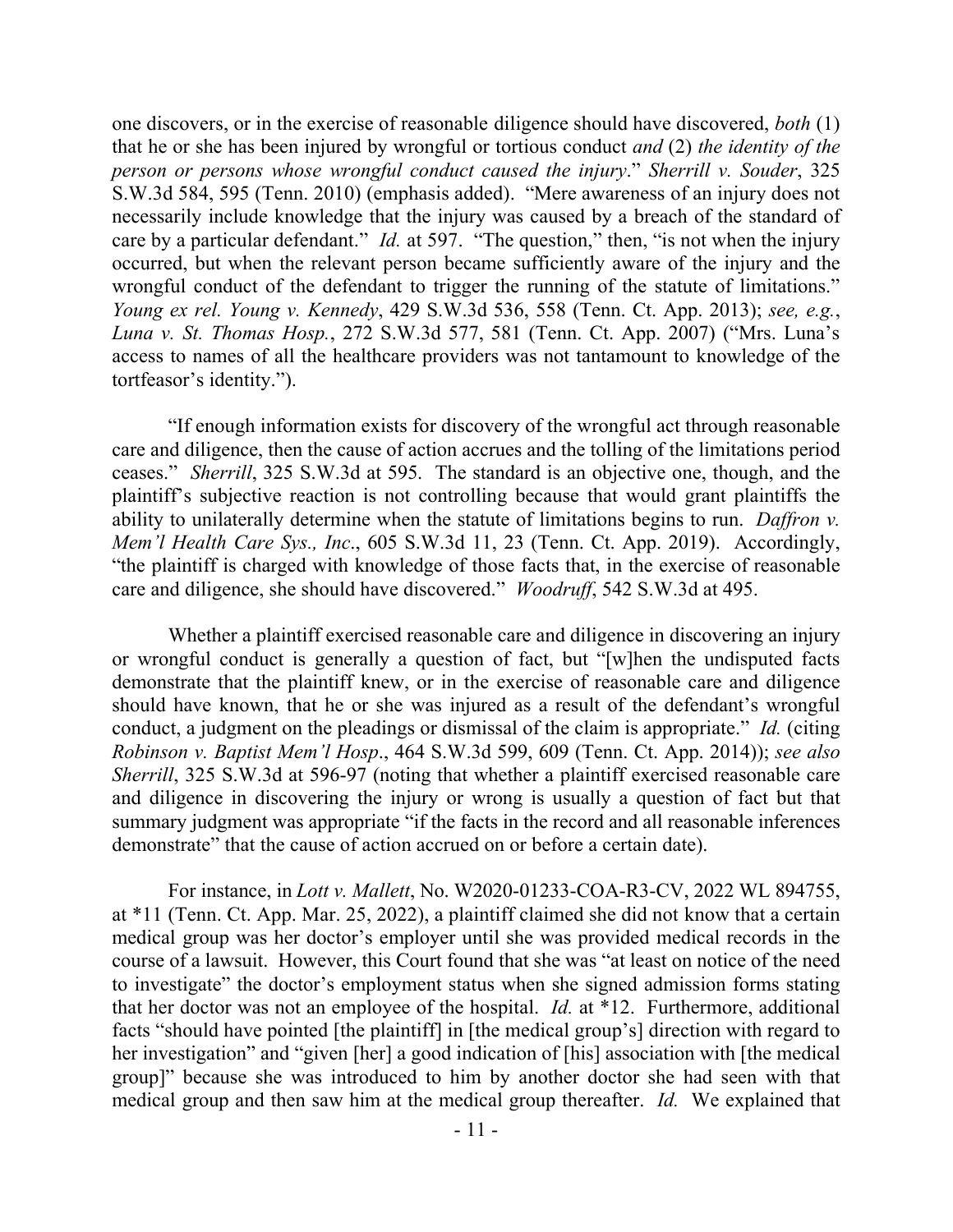"the discovery rule does not delay accrual 'until a plaintiff *actually knows* the defendant's identity,'" but only until the plaintiff reasonably should have discovered it. *Id.* at \*13 (quoting *Grindstaff v. Bowman*, No. E2007-00135-COA-R3-CV, 2008 WL 2219274, at \*6 (Tenn. Ct. App. May 29, 2008)). Thus, "'plaintiffs cannot simply wait for information regarding a potential defendant to come to them. They have a duty to investigate and discover pertinent facts through the exercise of reasonable care and due diligence." *Id.* (quoting *Grindstaff*, 2008 WL 2219274, at \*6). We added, "[i]ndeed, nothing in the record suggests that even a simple internet search would not have revealed this information." *Id.*  at \*14. Based on the record, we concluded that "that the undisputed facts mandate[d] only a single conclusion: that Appellant was on notice in May and August 2008 that [the medical group] was 'a possible second defendant' in this case." *Id.*

We reached a different result in *Smith v. Hauck*, 469 S.W.3d 564, 566 (Tenn. Ct. App. 2015), which also involved the identification of an additional defendant during the course of a lawsuit, but arising out of a car accident. In *Smith*, the accident at issue occurred in June 2012. *Id.* Suit was filed within a year, in June 2013. *Id.* The defendant driver filed an answer, but it was not until he responded to interrogatories in December 2013 that he disclosed that he was traveling as part of his employment at the time of the accident. *Id.* That same day, the plaintiffs filed a motion to amend the complaint to add the employer as a defendant. *Id.* Once the amended complaint was filed, the employer moved to dismiss based on the statute of limitations. *Id.* The plaintiffs argued that they "had no idea" that the defendant driver was acting in the scope of his employment until the information was disclosed in discovery, as he did not tell them earlier and there was nothing on his vehicle or in the accident report or other documents available to them that revealed such information. *Id.* at 571. Still, the trial court granted the motion to dismiss, concluding that the plaintiffs failed to exercise reasonable diligence to discover the existence and identity of the additional defendant. *Id.* at 569. Specifically, the trial court noted that the plaintiff filed suit against the defendant driver shortly before the statute of limitations expired and served discovery requests on him two months after the statute of limitations expired. *Id.*  On appeal, we explained that "'[t]he plaintiff is deemed to have discovered the right of action when the plaintiff becomes aware of facts sufficient to put a reasonable person on notice that he or she has suffered an injury as a result of the defendant's wrongful conduct.'" *Id.* at 571 (quoting *Pero's Steak & Spaghetti House v. Lee*, 90 S.W.3d 614, 621 (Tenn. 2002)). "Inquiry notice and constructive notice 'charge[] a plaintiff with knowledge of those facts that a reasonable investigation would have disclosed.'" *Id.* (quoting *Redwing*, 363 S.W.3d at 459). Inquiry notice "is found when a person has 'notice of all the facts that, when pursued with reasonable diligence and good faith[,]' would lead to discovery of the injury and the identity of the actor who caused it." *Id.* at 573. Consequently, "ignorance of facts that *reasonably should have been discovered in the exercise of due diligence* will not trigger operation of the discovery rule to toll the statute of limitations." *Id.* at 574 (emphasis added).In light of the limited record, however, we could not say that the only inference to be drawn from the undisputed facts was that the plaintiffs had inquiry notice that the defendant driver was acting in the course and scope of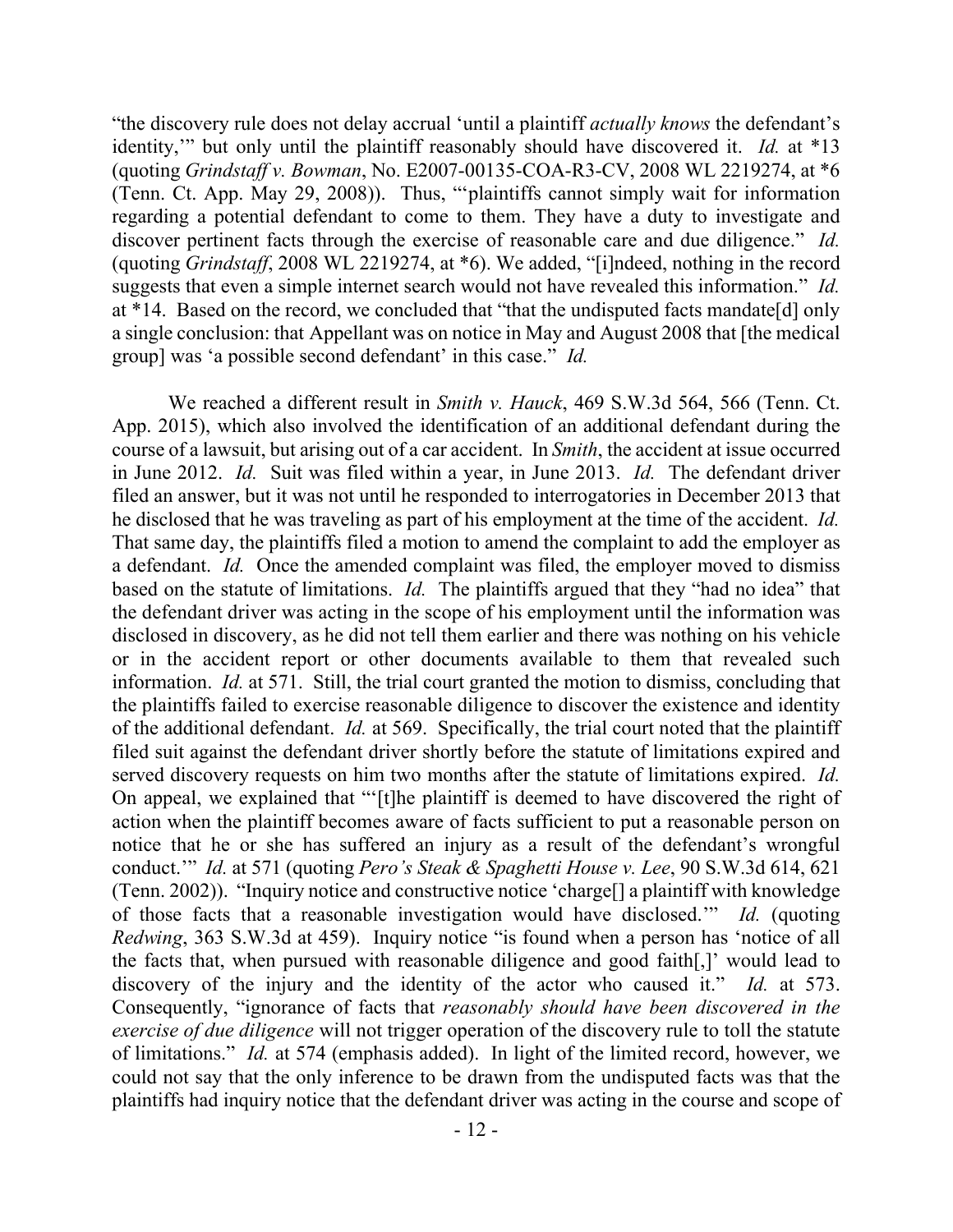his employment with the employer before receiving the discovery responses. *Id.* at 576. As such, summary judgment was reversed. *Id.*

On appeal, Sodexo Operations compares this case to others involving the identity of defendants, primarily relying on *Cary v. Bourne*, No. 02A01-9511-CV-00263, 1997 WL 585750 (Tenn. Ct. App. Sept. 23, 1997). *Cary* involved a husband's claim against several defendants arising out of his wife's prescription drug addiction. *Id.* at \*1. On May 26, 1994, he had learned of her addiction when he met with a doctor who showed him the prescriptions his wife had altered. *Id.* at \*7. The husband immediately began an investigation into his wife's prescription records, which revealed that she had obtained prescriptions from a number of physicians and dentists and had them filled at several pharmacies. *Id.* at \*7, \*1. However, his action against them was commenced on May 30, 1995, more than one year after the initial meeting. *Id.* at \*5. He argued on appeal that the statute was tolled until the identity of the defendants was known or should have been known, "when he had completed his investigation" into the prescription records. *Id.* at \*5, \*7. However, the Court distinguished the cases the plaintiff cited because they involved "situations in which the plaintiffs could not have discovered the causes of action within adequate time to bring a timely action." *Id.* at \*5. The Court explained that "the plaintiff" is deemed to have discovered the right of action if he is aware of facts sufficient to put a reasonable person on notice that he has suffered an injury as a result of wrongful conduct." *Id.* at \*7 (quotation omitted). The Court noted that the plaintiff's own amended complaint and subsequent affidavit both stated that he had discovered the "malpractice" on May 26, 1994, the date when he was first informed of his wife's addiction. *Id.* at \*6. Although he had later submitted another affidavit claiming that he did not know about the defendants' malpractice until he completed his investigation on June 20, 1994, the Court discounted the probative value of this statement because it was inconsistent with his earlier statements. *Id.* at <sup>\*7</sup>. In addition, the Court considered a case involving a loss of consortium claim which had held that "the statute of limitations begins to run when the consortium is lost and not when the tortious conduct is discovered." *Id.* at \*6.Thus, we observed, "it is not known when the consortium was lost, but it is clear it was sometime before May 26, 1994." *Id.* Given the Court's consideration of the consortium element and the inconsistent statements by the plaintiff in *Cary*, we do not consider it particularly helpful to our analysis in this case.

The other two cases discussed by Sodexo Operations also involved situations in which the Court concluded that the plaintiffs should have known of their claims against various defendants. *See, e.g.*, *Karr v. Saint Thomas Midtown Hosp.*, No. M2020-00029- COA-R3-CV, 2021 WL 457981, at \*1-2, \*5 (Tenn. Ct. App. Feb. 9, 2021) (concluding that a plaintiff who filed an earlier lawsuit against a doctor arising out of a surgery performed at the hospital knew facts sufficient to put a reasonable person on notice that the patient potentially suffered an injury due to wrongful conduct of "the Hospital Defendants" as well); *Craig v. R.R. St. & Co.*, 794 S.W.2d 351, 357 (Tenn. Ct. App. 1990) (concluding that the decedent did not use due diligence in ascertaining the causal connection between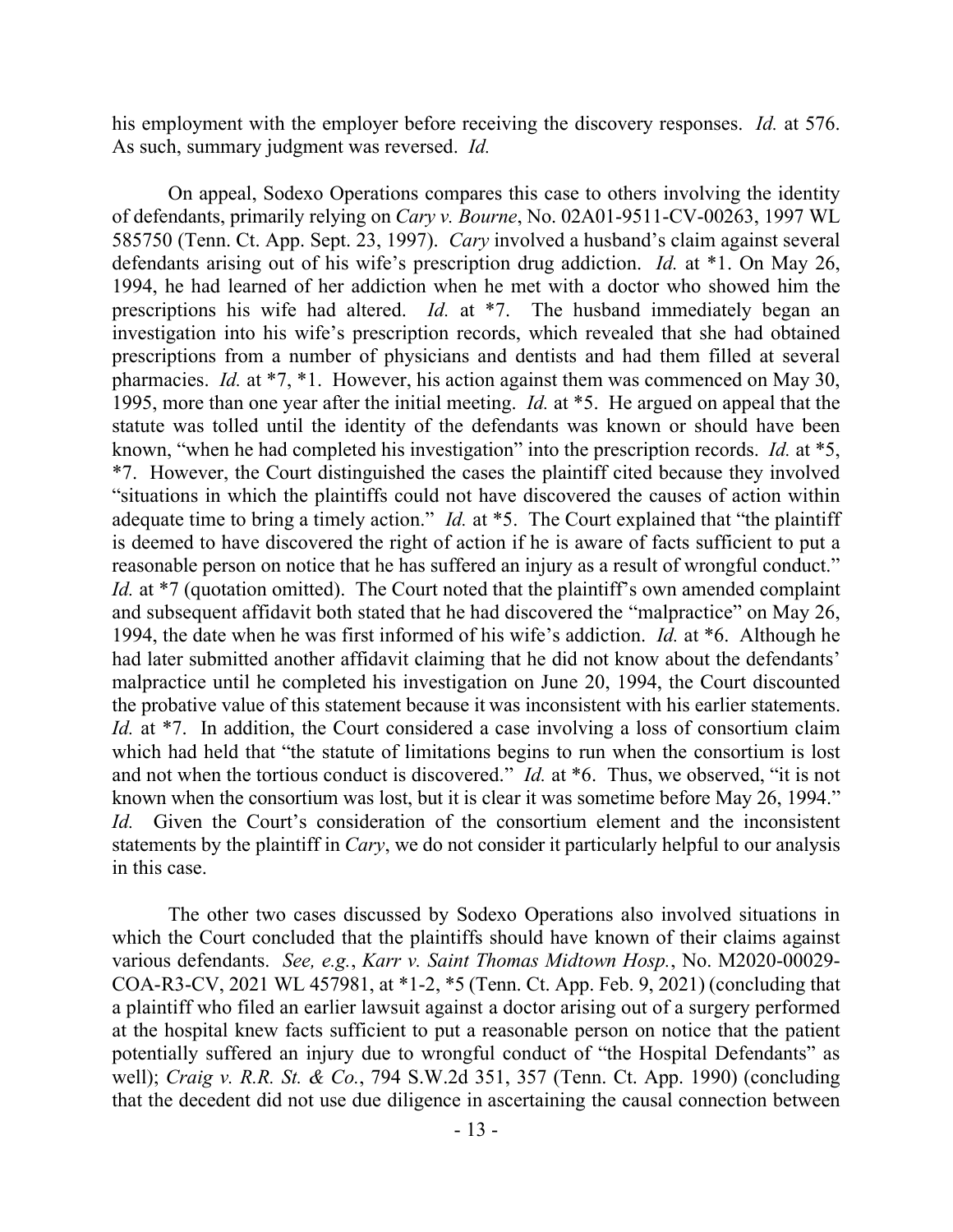his illness and the acts of the defendants when he knew he was suffering from an illness caused by exposure to chemicals in his work place, the record did not disclose efforts to ascertain the identity of the chemicals or the suppliers and manufacturers, but he "did the buying of the chemicals and certainly his knowledge of his illness and the causal connection between the illness and his exposure to the chemicals involved, put him on inquiry as to the source thereof"). These cases reflect that "[i]f [the plaintiffs'] lack of knowledge was due to a lack of due diligence, they will not be allowed to plead ignorance and effectively extend the statute of limitations, by way of the discovery rule, simply because they later discovered 'new' information that they 'reasonably should have discovered' much earlier." *Grindstaff*, 2008 WL 2219274, at \*6.

The difference here is that the sparse record before us contains absolutely nothing to suggest that Plaintiff knew or should have known of his claim against Sodexo Operations before, at the very earliest, the email from counsel for St. Francis in June 2019. At that point, Plaintiff was told: "Dietary is contracted out to Sodexo (I think)." Plaintiff argues on appeal that this was "the first time that the Plaintiff knew or reasonably could have known that a third-party other than the Hospital may have wrongfully given [Decedent] the fateful meal in hospital room." From the limited record before us, we agree. In fact, during oral argument before this Court, counsel for Sodexo Operations was asked,

Q. Is there anything in the record that we have before us here to suggest that Plaintiff should have reasonably discovered the true identity of Sodexo, or that Sodexo was even involved, during the period between the injury, which I believe was August of 2018, and that email, which first occurred raising the name Sodexo? Is there anything that would suggest – anything in the record that would suggest that?

A. No ma'am. There is no documentary evidence of that.

As Plaintiff noted in the trial court, Sodexo Operations has not pointed to anything in the record that Plaintiff should have seen or noted that would have alerted it sooner to the involvement of either Sodexo or more specifically Sodexo Operations. When asked during oral argument what Plaintiff could have done to discover the identity of Sodexo Operations earlier, the only suggestion that counsel had was for Plaintiff to have issued presuit notice to the known defendant earlier and set in motion "the chain of events" that ultimately led to the response from St. Francis Hospital, earlier. However, the record does not reflect any undue delay or lack of diligence by Plaintiff. Decedent was served the breakfast tray on August 26, 2018 and he subsequently died on February 14, 2019. Plaintiff sent presuit notice to St. Francis on June 26, 2019. Sodexo Operations simply has not shown that Plaintiff reasonably should have discovered its identity any earlier than June 2019.

In sum, "accrual does not happen under the discovery rule until the putative plaintiff discovers both the nature of the injury and the identity of the tortfeasor." *Club Chalet Homeowners' Ass'n, Inc. v. Matthews*, No. E2011-02237-COA-R3-CV, 2012 WL